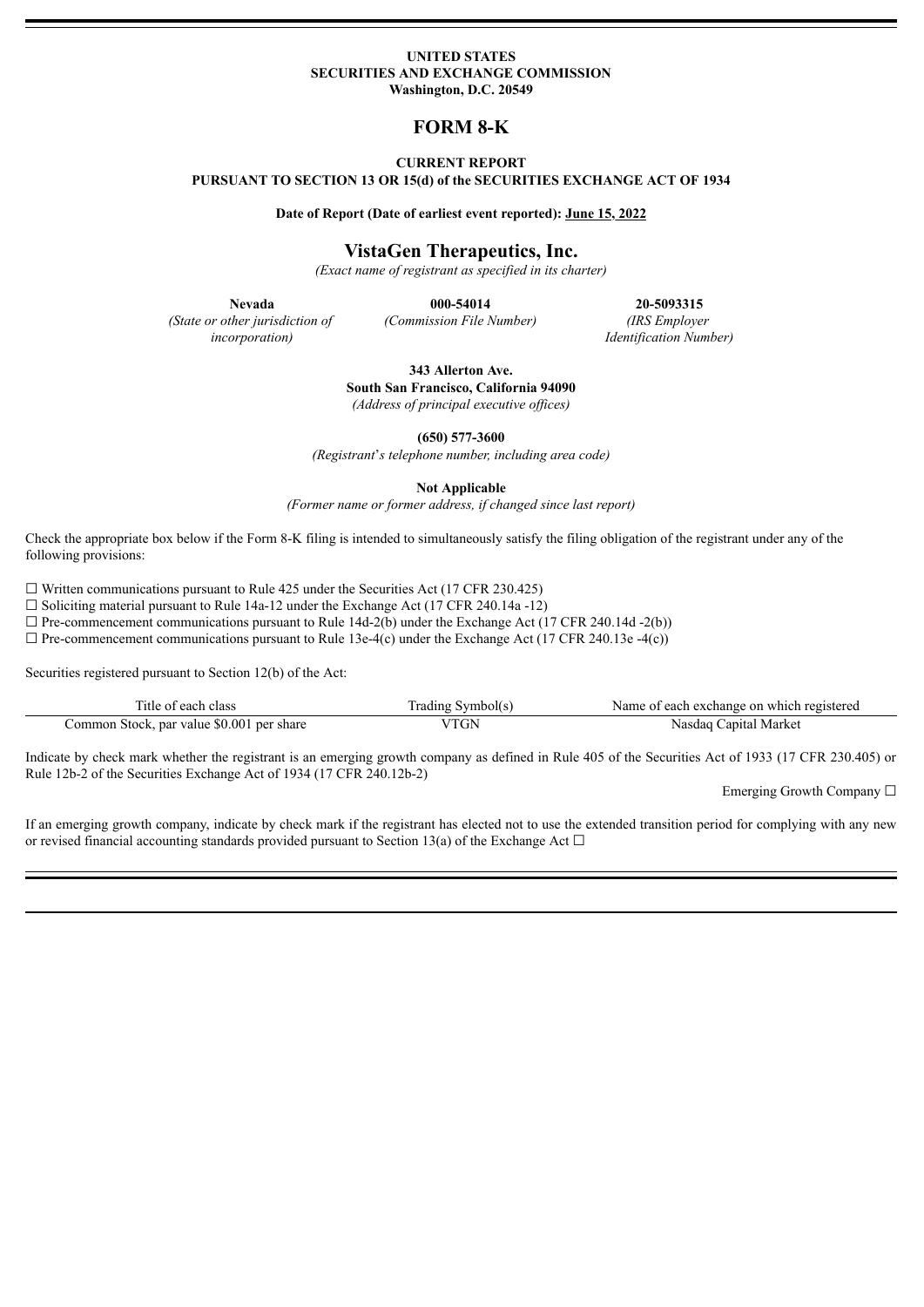# Item 5.02 Departure of Directors and Certain Officers; Election of Directors; Appointment of Certain Officers; Compensatory Arrangements of **Certain Officers.**

On and effective June 15, 2022, VistaGen Therapeutics, Inc. (the "*Company*") terminated the employment of H. Ralph Snodgrass, Ph.D., who served as the Company's President and Chief Scientific Officer.

#### **Item 8.01 Other Events.**

On June 22, 2022, the Company issued a press release to announce that the last patient has completed the study protocol in the Company's PALISADE-1 Phase 3 clinical trial of PH94B for the acute treatment of anxiety in adults with social anxiety disorder. A copy of the press release is attached to this Current Report on Form 8-K as Exhibit 99.1.

## **Item 9.01 Financial Statements and Exhibits.**

# **(d) Exhibits Index**

| Exhibit No. | <b>Description</b>                                                       |
|-------------|--------------------------------------------------------------------------|
|             |                                                                          |
|             | Press Release issued by VistaGen Therapeutics, Inc., dated June 22, 2022 |
|             |                                                                          |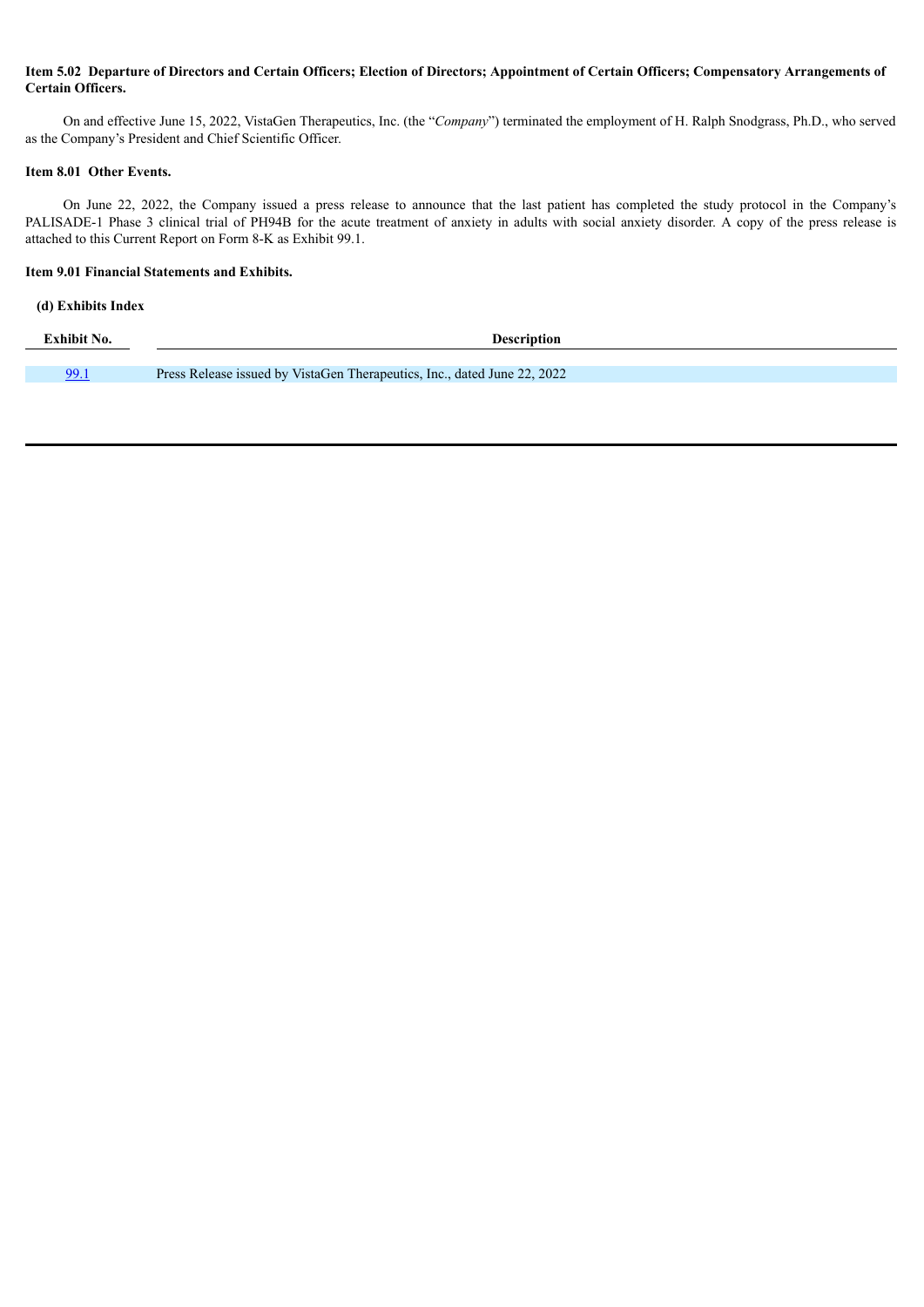# **Signatures**

Pursuant to the requirements of the Securities Exchange Act of 1934, the registrant has duly caused this report to be signed on its behalf by the undersigned thereunto duly authorized.

VistaGen Therapeutics, Inc.

Date: June 22, 2022 **By: By: Shawn By: Shawn By: Shawn By: Shawn By: Shawn By: Shawn By: Shawn By: Shawn By: Shawn By: Shawn By: Shawn By: Shawn By: Shawn By: Shawn**

 $\frac{\sqrt{s}}{\text{Shawn K. Singh}}$ Chief Executive Officer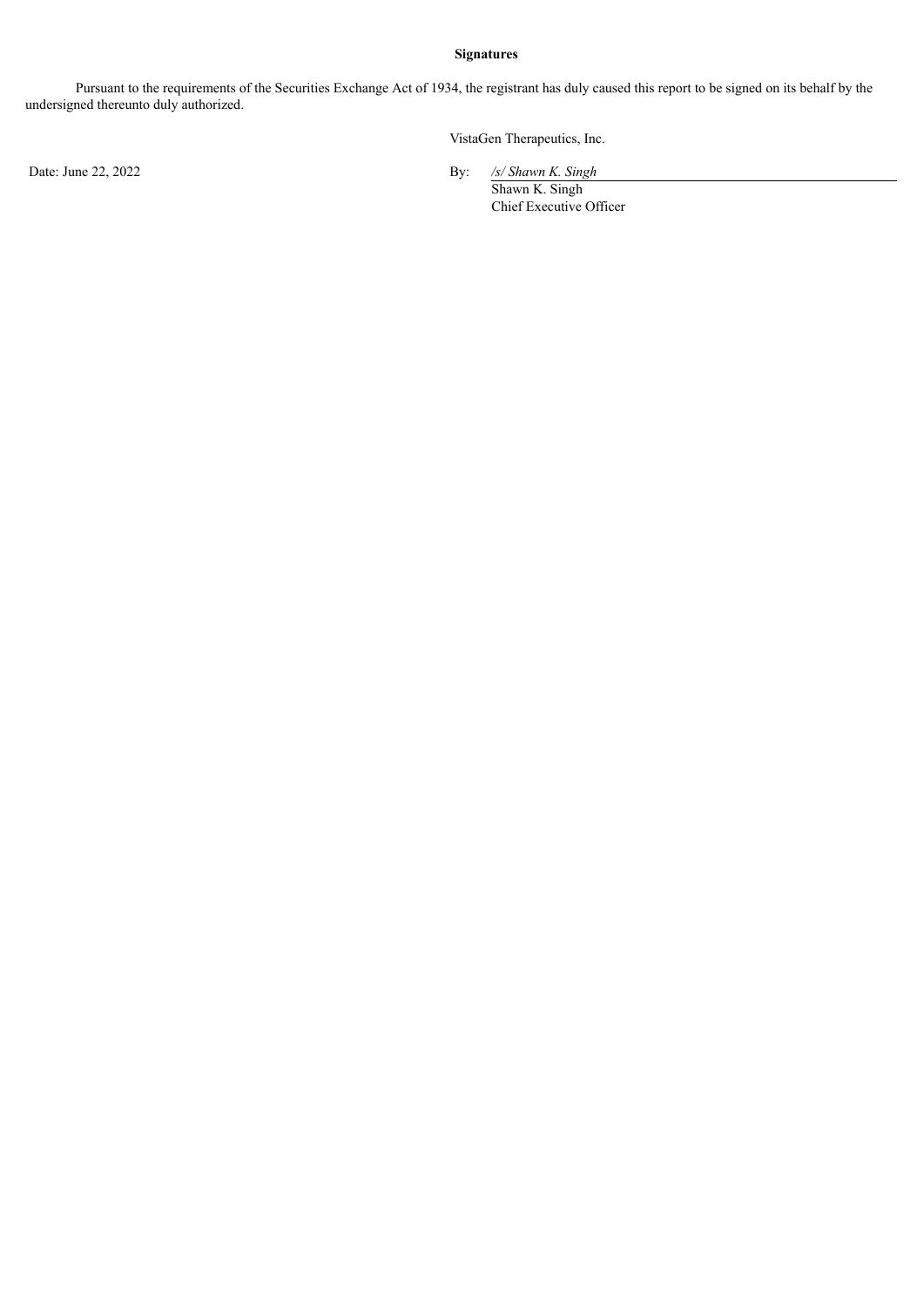<span id="page-3-0"></span>

# **VistaGen Announces Completion of PALISADE-1 Phase 3 Clinical Study of PH94B for the Acute Treatment of Social Anxiety Disorder**

PALISADE Phase 3 Program focused on PH94B's potential as a rapid-onset, acute treatment of anxiety in adults with social anxiety disorder

#### *FDA Fast Track designation granted*

#### *Topline results anticipated mid-2022*

**SOUTH SAN FRANCISCO, Calif., June 22, 2022** – VistaGen Therapeutics, Inc. (Nasdaq: VTGN), a late clinical-stage central nervous system (CNS) focused biopharmaceutical company aiming to transform the treatment landscape for individuals living with anxiety, depression, and other CNS disorders, today announced that the last patient has completed the study protocol in its PALISADE-1 Phase 3 clinical trial of PH94B for the acute treatment of anxiety in adults with social anxiety disorder (SAD).

VistaGen's PALISADE-1 Phase 3 clinical trial is a U.S. multi-center, randomized, double-blind, placebo-controlled, parallel design, clinical study in adults diagnosed with SAD. The study is designed to evaluate the efficacy, safety, and tolerability of the acute administration of PH94B to relieve symptoms of anxiety in adult patients living with SAD during a simulated public speaking challenge conducted in a clinical setting, measured using the Subjective Units of Distress Scale (SUDS). Topline results from VistaGen's PALISADE-1 Phase 3 clinical study are anticipated in mid-2022, consistent with the Company's prior guidance.

"We would like to thank the many individuals currently living with social anxiety disorder who participated in PALISADE-1, as well as Dr. Michael Liebowitz, the Principal Investigator in the study and a leading expert in SAD, the clinical site investigators and their teams, and our CRO. Together with our internal team, all are an integral part of our PALISADE Phase 3 Program for PH94B. Social anxiety disorder affects an estimated 25 million individuals in the United States, and this milestone further reflects our Company's continuing commitment to develop novel treatment options with potential to go beyond the current standard of care for widespread mental health disorders," said **Shawn Singh, Chief Executive Officer of VistaGen**.

VistaGen is also evaluating PH94B for SAD in a second Phase 3 clinical trial, PALISADE-2, a U.S. multi-center, randomized, double-blind, placebocontrolled Phase 3 clinical trial designed as a replicate of PALISADE-1 to evaluate the efficacy, safety, and tolerability of PH94B for the acute treatment of anxiety in adults with SAD. Topline results from PALISADE-2 are anticipated in late-2022.

#### **PALISADE Phase 3 Program for PH94B in Social Anxiety Disorder**

VistaGen's PALISADE Phase 3 Program in social anxiety disorder (SAD) is designed to further demonstrate the potential of PH94B as a fast-acting, acute treatment of anxiety in adults with SAD. The Company's PALISADE-1 and PALISADE-2 Phase 3 clinical trials are replicate U.S. multi-center, randomized, double-blind, placebo-controlled Phase 3 clinical trials designed to evaluate the efficacy, safety, and tolerability of PH94B for the acute treatment of anxiety in adults with SAD. If the Company's PALISADE Phase 3 Program is successful, then VistaGen plans to submit a New Drug Application (NDA) to the U.S. Food and Drug Administration (FDA) to approve the use of PH94B for the acute treatment of anxiety in adults with SAD. The FDA has granted Fast Track designation for the development of PH94B for SAD.

#### **About Social Anxiety Disorder**

Social anxiety disorder (SAD) affects an estimated 25 million Americans. A person with SAD feels intense, persistent symptoms of anxiety or fear in certain social situations, such as meeting new people, making comments in a business meeting, dating, being on a job interview, answering a question in class, or talking to a cashier in a store. Doing common, everyday things in front of people causes profound anxiety or fear of being embarrassed, evaluated, humiliated, judged, or rejected. SAD can get in the way of going to work, attending school, or doing a wide variety of things in a situation that is likely to involve interpersonal interaction. It can lead to avoidance and opportunity costs that can significantly impact a person's employment and social activities and be very disruptive to their overall quality of life. SAD is commonly treated long-term with certain FDA-approved antidepressants, which have a slow onset of effect (several weeks) and provide limited therapeutic benefits, and benzodiazepines, which are not FDA-approved for the treatment of SAD. Both antidepressants and benzodiazepines have known side effects and significant safety concerns that may make them unattractive to individuals affected by SAD.

#### **About PH94B**

VistaGen's PH94B is a first-in-class, odorless, tasteless, rapid-onset (approximately 15 minutes) investigational pherine nasal spray with a novel mechanism of action (MOA) that regulates the olfactory-amygdala neural circuits of fear and anxiety and attenuates the tone of the sympathetic autonomic nervous system. Based on positive Phase 2 data in social anxiety disorder (SAD) patients, VistaGen is currently evaluating PH94B in two Phase 3 clinical studies in the U.S., PALISADE-1 and PALISADE-2, for the acute treatment of anxiety in adults with SAD. Designed for intranasal administration in low microgram doses, the proposed novel MOA of PH94B is fundamentally differentiated from all currently approved anti-anxiety medications, including benzodiazepines.

VistaGen's proposed MOA for PH94B does not involve either direct activation of GABA-A receptors or binding to neuronal receptors in the central nervous system (CNS). Rather, PH94B's proposed MOA involves binding to receptors in peripheral chemosensory neurons in the nasal passages to regulate the olfactory-amygdala fear and anxiety neural circuits. Both clinical and preclinical data suggest that PH94B has the potential to achieve rapidonset anti-anxiety effects without systemic uptake or transport into the brain, reducing the risk of benzodiazepine-like side effects and other safety concerns. VistaGen is conducting a Phase 2A clinical trial to evaluate the potential use of PH94B to treat adjustment disorder with anxiety and is considering the evaluation of PH94B for potential use in the treatment of other anxiety-related disorders, including procedural anxiety, post-traumatic stress disorder (PTSD), postpartum anxiety, and panic disorder.